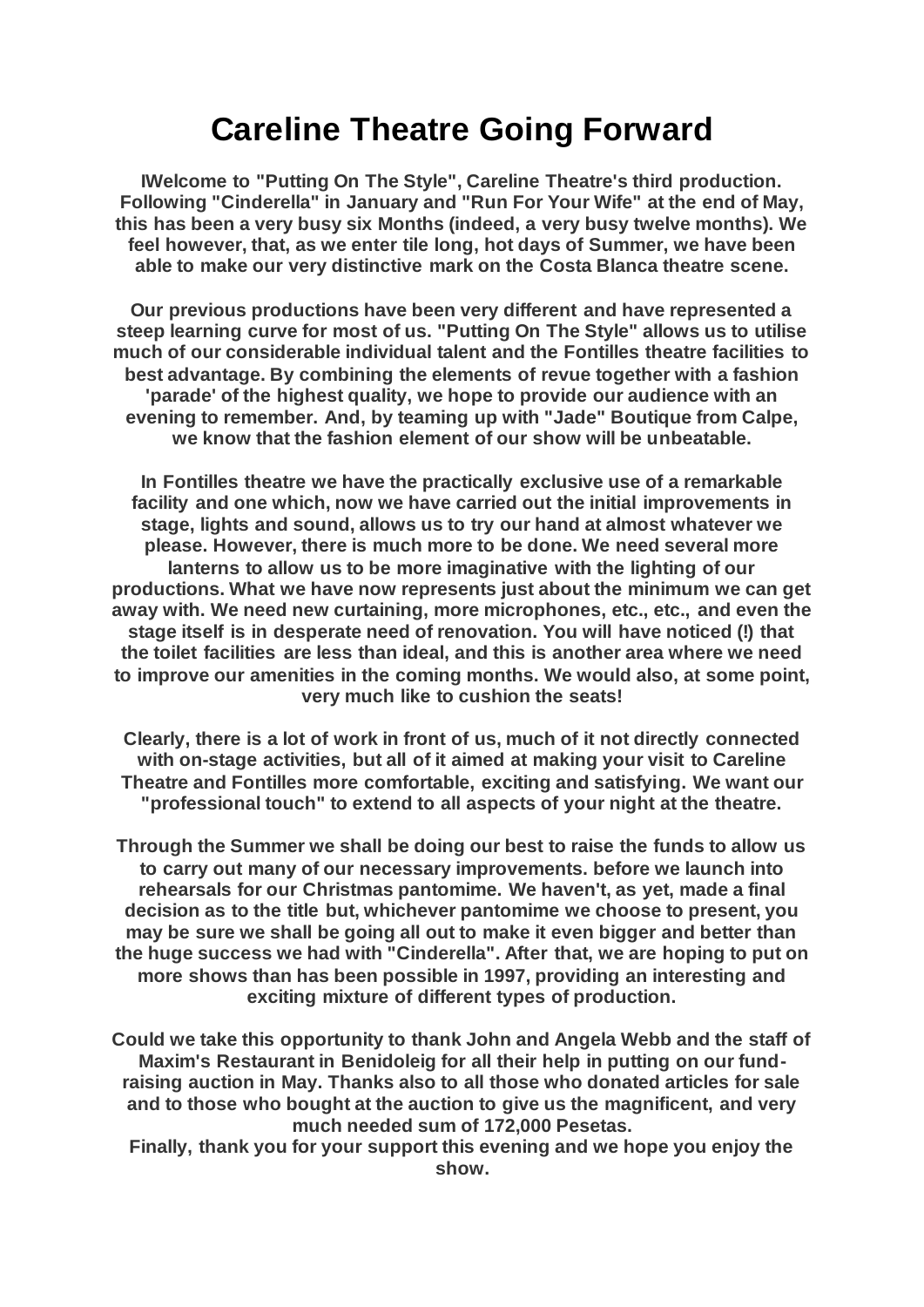

**Devised, Choreographed and Directed byJune A. Booth (A.R.A.D., A.I.S.T.D.)**

**The Revue is presented as individual segments interspersed with, and complimentary to the various sections of the Fashion Show.**

*"Dames"*

**Sylvia Barrie, Rita Brett, Lirida K. Chadwick, Brenda Cook, Margaret Cordery, Elaine A. Farrow, Candida Wright.**

> *"Pretty Woman"* **Peter Clague**

# *"Straight Down The Middle"*

**John A. Booth, Graham B. Chadwick, Terry Farrow, Roy Martin, David Orchard, Bill Parsons.**

*"The Power Of Love"*

# **Violet Lorraine**

# *"Take Back Your Mink"*

**Olive Baker, Sylvia Barrie, Rita Brett, Linda K. Chadwick, Brenda Cook, Margaret Cordery, Elaine A. Farrow, Ann Herra, Violet Lorraine, Lynne Parsons, Pamela Simon, Candida Wright**

*"Stepping Out"*

**Rita Brett, Linda K. Chadwick, Brenda Cook, Margaret Cordery, Violet Lorraine**

*A Vocal Solo*

**Peter Clague**

*"Joseph & The Amazing Technicolor Dreamcoat"*